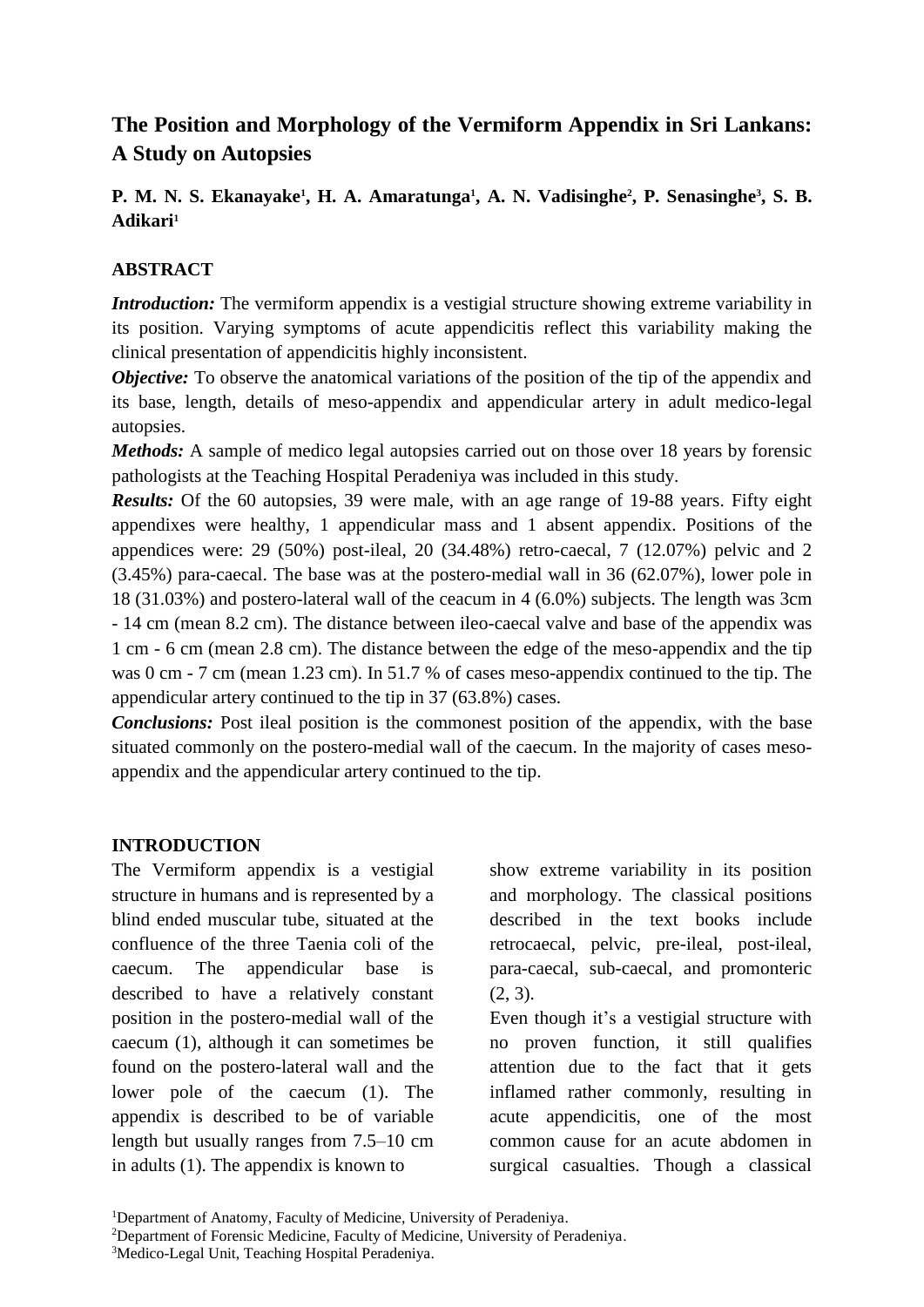sequence of symptoms is described for acute appendicitis may vary making the clinical presentation of appendicitis highly inconsistent (4,5). The reason for this inconsistency could be due to the variability of its relationship with the surrounding structures. Notwithstanding the advances in modern radiographic imaging and laboratory investigations, the diagnosis of appendicitis remains essentially clinical, requiring adequate knowledge of the anatomical variations (6,7). Furthermore appendicitis may result in surgical removal of the appendix which requires a clear knowledge about the anatomy and relationships to other structures (8). Even though many studies have reported different positions of the appendix, racial differences may exist.

The appendicular position in the Sri Lankan population has not been documented to date. Therefore it was the aim of our study to observe the anatomical variations, position of the tip of the appendix & its base, length, extent of the meso-appendix and the distribution of the appendicular artery, during medico-legal autopsies.

## **METHODS**

A random sample of autopsies done by Forensic Pathologists from November 2011- November 2012 at the Teaching Hospital Peradeniya was included in the study. Putrefied bodies, bodies with abdominal pathologies and abdominal trauma, surgical interventions or procedures necessitated to interfere with the position of the appendix, deformities which may affect the anatomy of the appendix (lower spinal abnormalities), microscopically abnormal appendices and any condition which could have affected length were excluded. Subjects whose age was below 18 years were excluded from the study. Ethical clearance was obtained from the ethical review committee of the Faculty of Medicine, University of Peradeniya.

The anatomical details of the appendix were observed immediately after opening the abdominal cavity; before any manipulation the position of the tip of the appendix was noted. When the appendix was not visible the ceacum was mobilized and shifted carefully to observe the appendix. Next, the ilioceacal valve and the base of the appendix were identified. The exact position of the base on the wall of the caecum was noted. Then the length between the ileoceacal valve and the base of the appendix was measured using a calibrated metal Vernier caliper. The appendix was carefully unfolded and held straight. The length from the base to the tip was measured using the Vernier caliper. The mesoappendix was then studied carefully and the edge of the structure was located. Then the length between the edge of the mesoappendix and the tip of the appendix was measured with the Vernier caliper. All details were recorded in two diagrams specially designed for the purpose (figure 1 and 2).



**Figure 1: positions of the tip of the appendix** %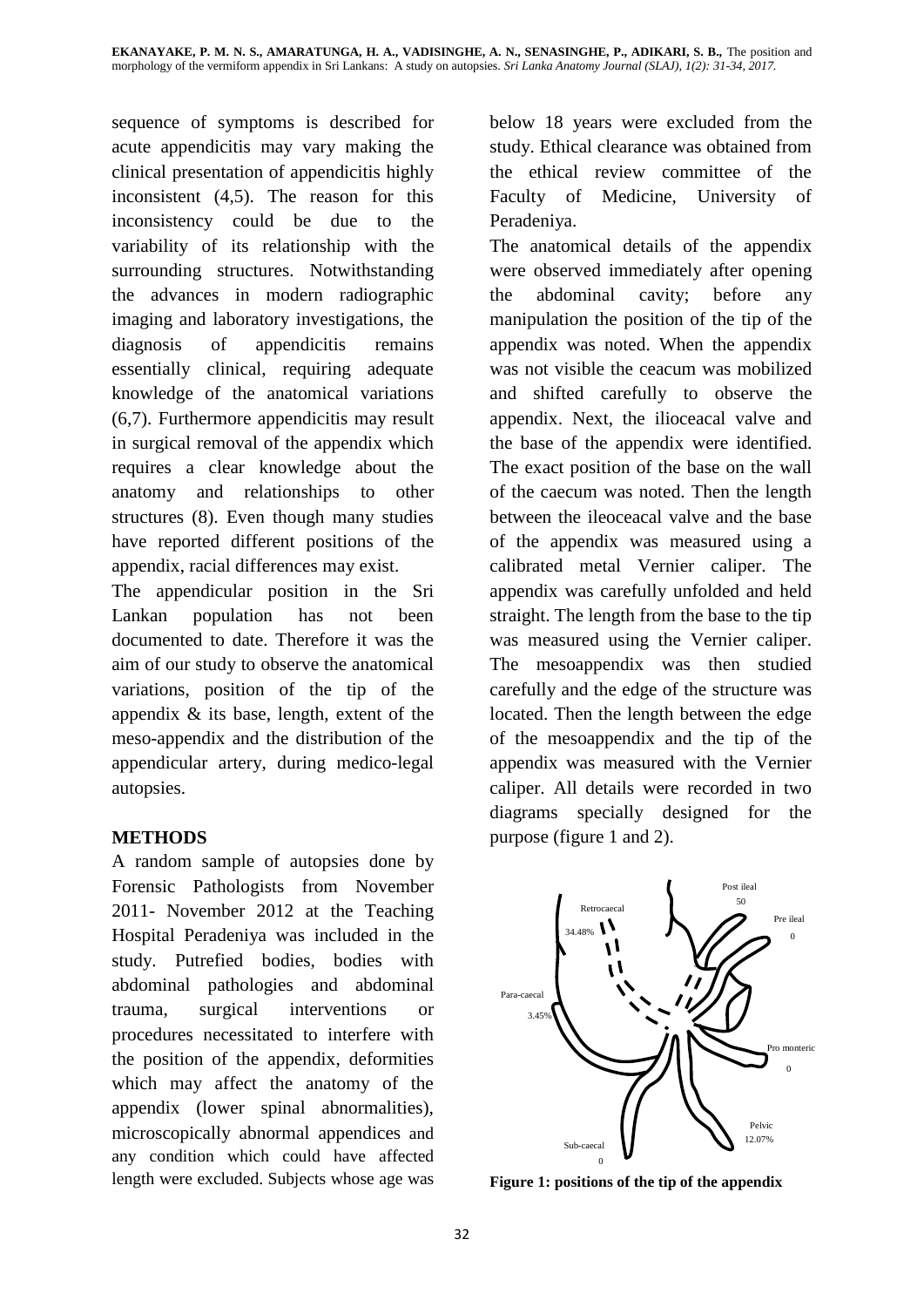

**Figure 2: Position of the base of the appendix**

## **RESULTS**

Of the 60 autopsies, 39 were males and 21 were females. Age of these subjects varied from 19-88 years. Mobile healthy appendices were noted in 58 cases, and one appendicular mass was found. The appendix was absent in one case with no history of appendisectomy. Of the appendices, 29 (50%) were post-ileal, 20 (34.48%) retro-caecal, 7 pelvic (12.07%), and 2 (3.45%) were para-caecal (Figure 1). No pre-ileal, sub-caecal or promonteric appendices were noted. The base of the appendix was found on the postero-medial wall of the caecum in 36 (62.07%), on the lower pole of the caecum in 18 (31.03%) and on the postero-lateral wall in 4 (6.0%) of the cases (Figure 2). The length of the appendix varied from 3cm to 14 cm with a mean value of 8.2 cm. The distance between the ileo-caecal valve and the base of the appendix varied from 1 cm to 6 cm with a mean value of 2.8 cm. The distance between the edge of the meso-appendix and the tip of the appendix varied from 0 cm (meso appendix continues to the tip of the appendix) to 7 cm with the average being 1.23 cm. In 30 cases, (51.7 %) the meso-appendix continued to the tip of the appendix. All appendicular arteries studied were end arteries. The appendicular artery continued to the tip of the appendix in 37 (63.8%) cases while the continuation was not observed in 21 (36.2%). In all cases where the mesoappendix continued to the tip, the appendicular artery continued to the tip as well. In 7 of the cases the appendicular artery continued to the tip even though the mesoappendix ended before reaching the tip.

## **DISCUSSION**

.

Human vermiform appendix shows extreme anatomical variations and this has implications on the diagnosis and management of appendicitis (1). The postileal position was the commonest position seen among this group of Sri Lankan adults with the retroceacal position being the next commonest position. Most studies report the retrocaecal and retrocolic position as the commonest, while the post ileal position is reported as the second commonest (9-13). However some studies report the pelvic appendix as the second commonest position (10). In studies done on appendectomy patients the retrocaecal position is described as being the commonest (11). In the current study the base of the appendix was commonly situated on the postero-medial wall of the caecum. This is the classical position of the base described in books and do not give details about the other positions of the base. We found that 30% of the cases had the base at the lower pole of the ceacum. Some studies report the lower pole as the commonest position of the base of the appendix (9). The distance between the ileocaecal valve and the base of the appendix was 2.8 cm and is consistent with published data (3,9,10,12). The length of the appendix is reported as being between 2- 25 cm with the average being around 9 cm (2,13). Similar results were